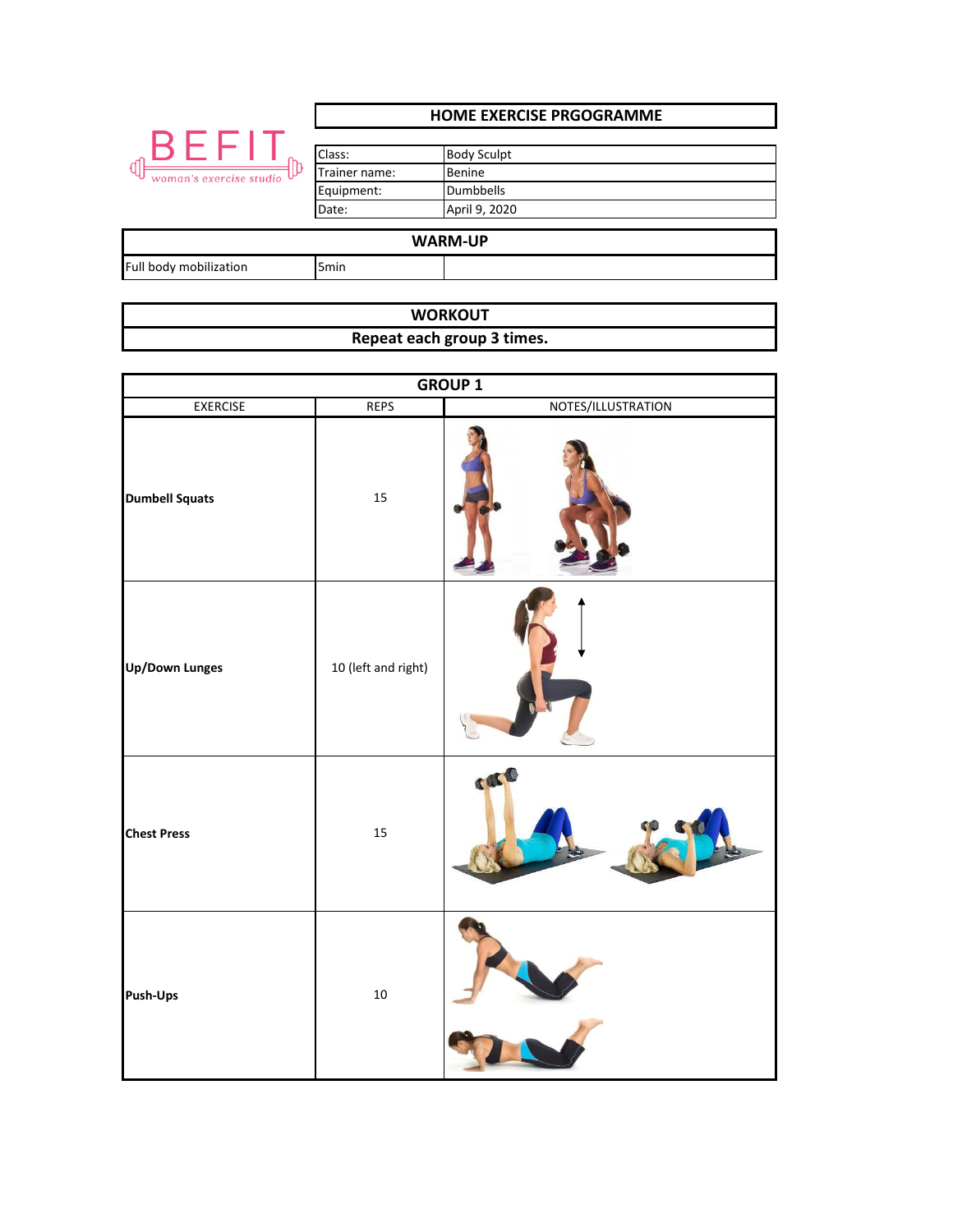| <b>GROUP 2</b>        |                     |                             |  |
|-----------------------|---------------------|-----------------------------|--|
| <b>EXERCISE</b>       | <b>REPS</b>         | NOTES/ILLUSTRATION          |  |
| <b>Sumo Squats</b>    | 15                  |                             |  |
| <b>One Leg Squats</b> | 10 (right and left) | On one leg<br>with dumbbell |  |
| <b>Bent Over Fly</b>  | 15                  |                             |  |
| <b>Upright Row</b>    | 10                  | <b>Brought of The G</b>     |  |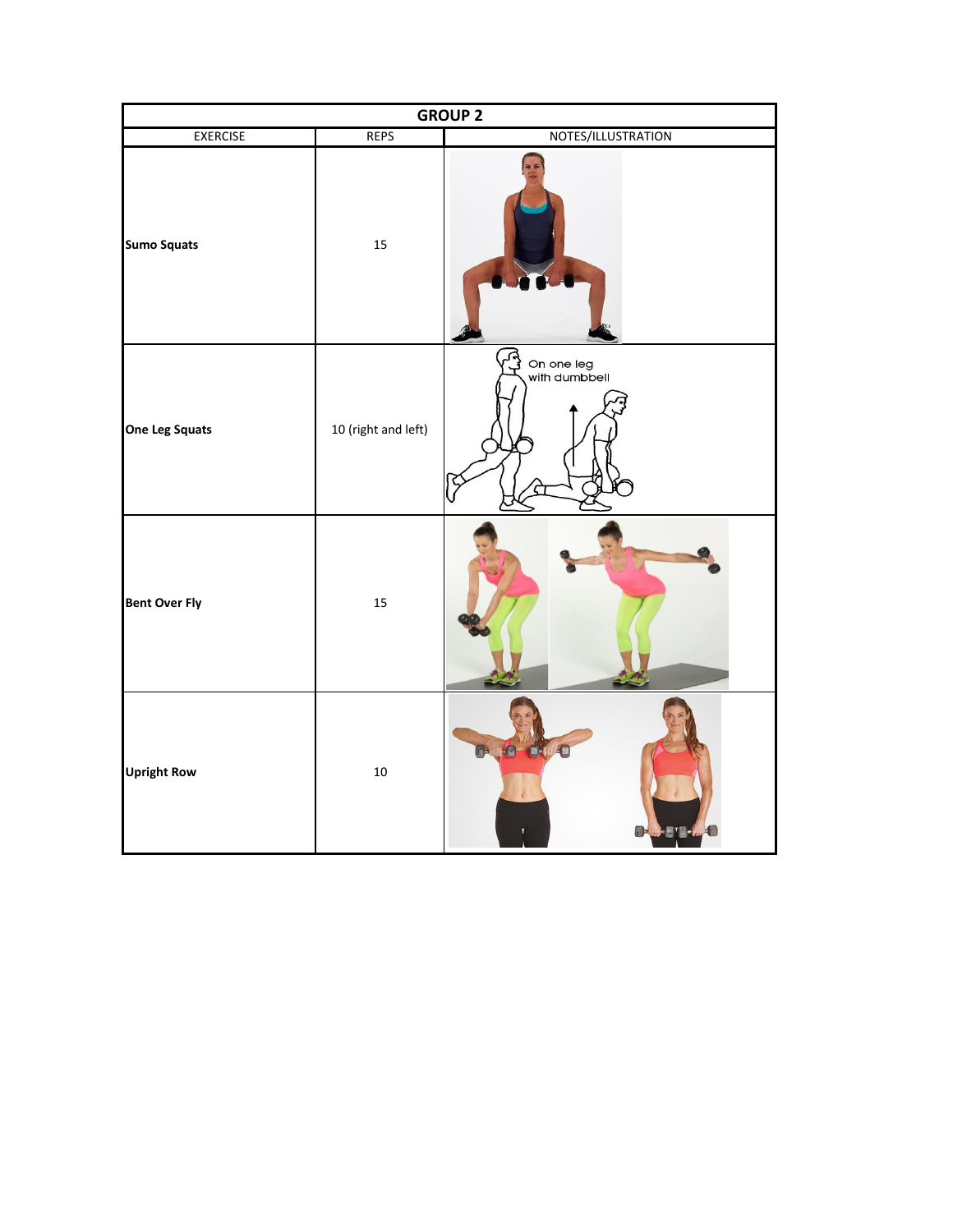| <b>GROUP 3</b>           |                     |                    |  |
|--------------------------|---------------------|--------------------|--|
| <b>EXERCISE</b>          | <b>REPS</b>         | NOTES/ILLUSTRATION |  |
| <b>Dumbbell deadlift</b> | 15                  |                    |  |
| <b>Side Lunges</b>       | 10 (left and right) | WorkoutLab         |  |
| <b>Shoulder Press</b>    | 15                  |                    |  |
| <b>Front Raises</b>      | $10\,$              |                    |  |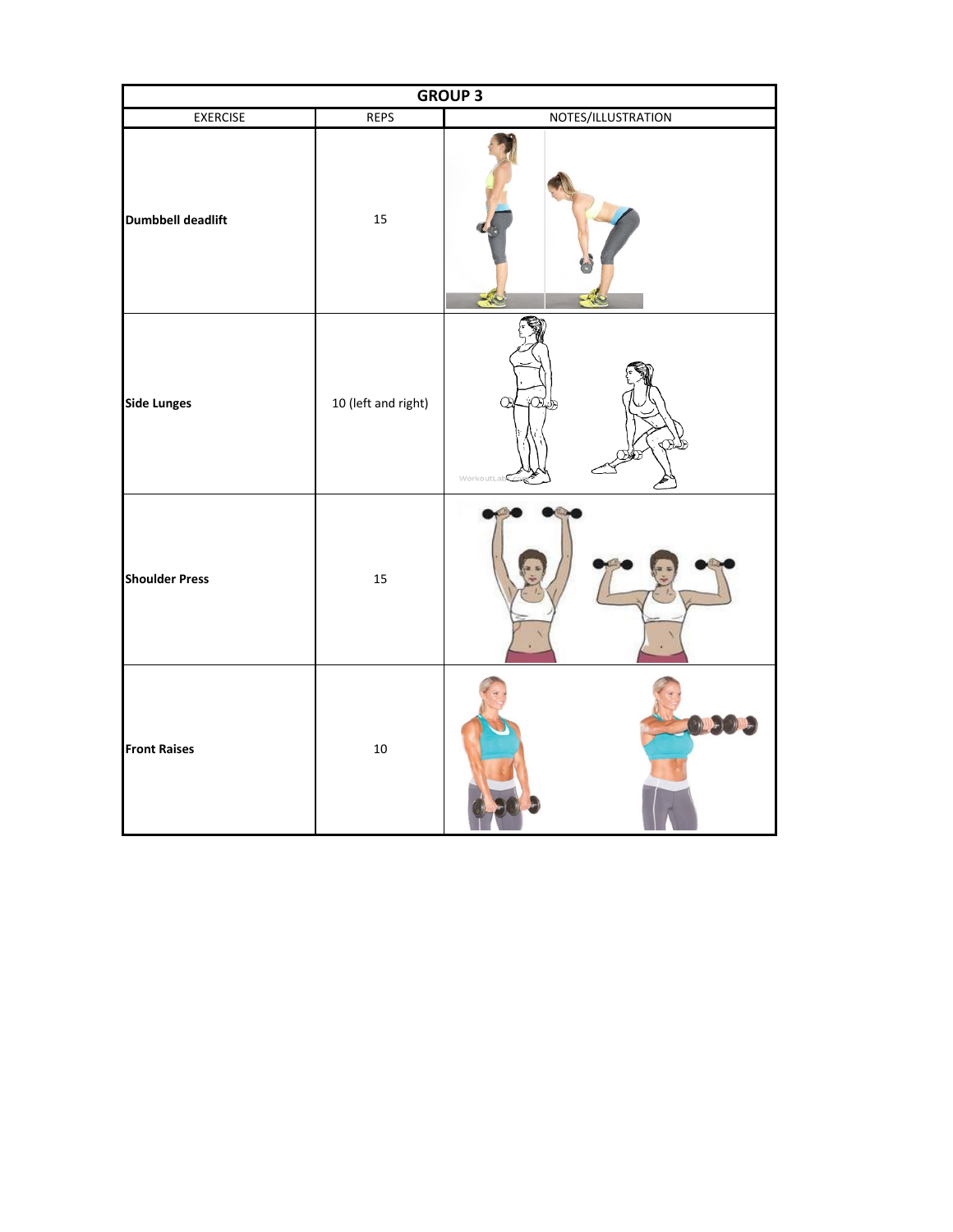| <b>GROUP 4</b>                   |                     |                                                         |  |
|----------------------------------|---------------------|---------------------------------------------------------|--|
| <b>EXERCISE</b>                  | <b>REPS</b>         | NOTES/ILLUSTRATION                                      |  |
| <b>Goblet Squat</b>              | 15                  |                                                         |  |
| Lunge back with knee lift        | 10 (left and right) | Hold one weight at your chest or 2 weights on the side. |  |
| <b>Tricep Overhead Extension</b> | 15                  |                                                         |  |
| <b>Tricep Kick Back</b>          | $10\,$              |                                                         |  |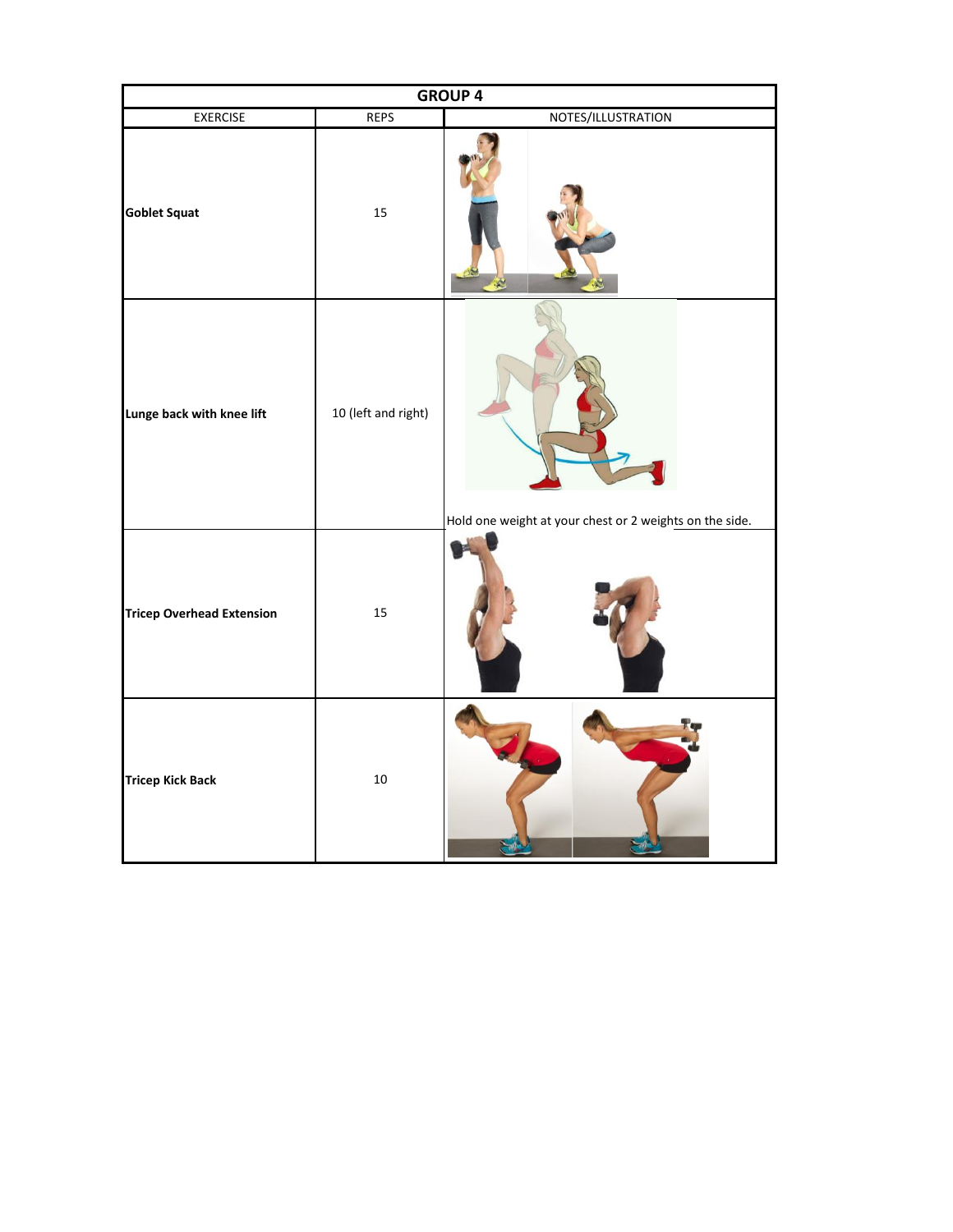| <b>GROUP 5</b>                |                     |                            |  |
|-------------------------------|---------------------|----------------------------|--|
| <b>EXERCISE</b>               | <b>REPS</b>         | NOTES/ILLUSTRATION         |  |
| <b>Calf Raises</b>            | 15                  |                            |  |
| One leg deadlift              | 10 (right and left) | $\bullet$<br>$\mathbf 0$   |  |
| <b>Bicep Curls</b>            | 15                  | $\bf \Phi$                 |  |
| <b>Horizontal Bicep Curls</b> | $10\,$              | STEP 1<br>$\,$ ,<br>STEP 2 |  |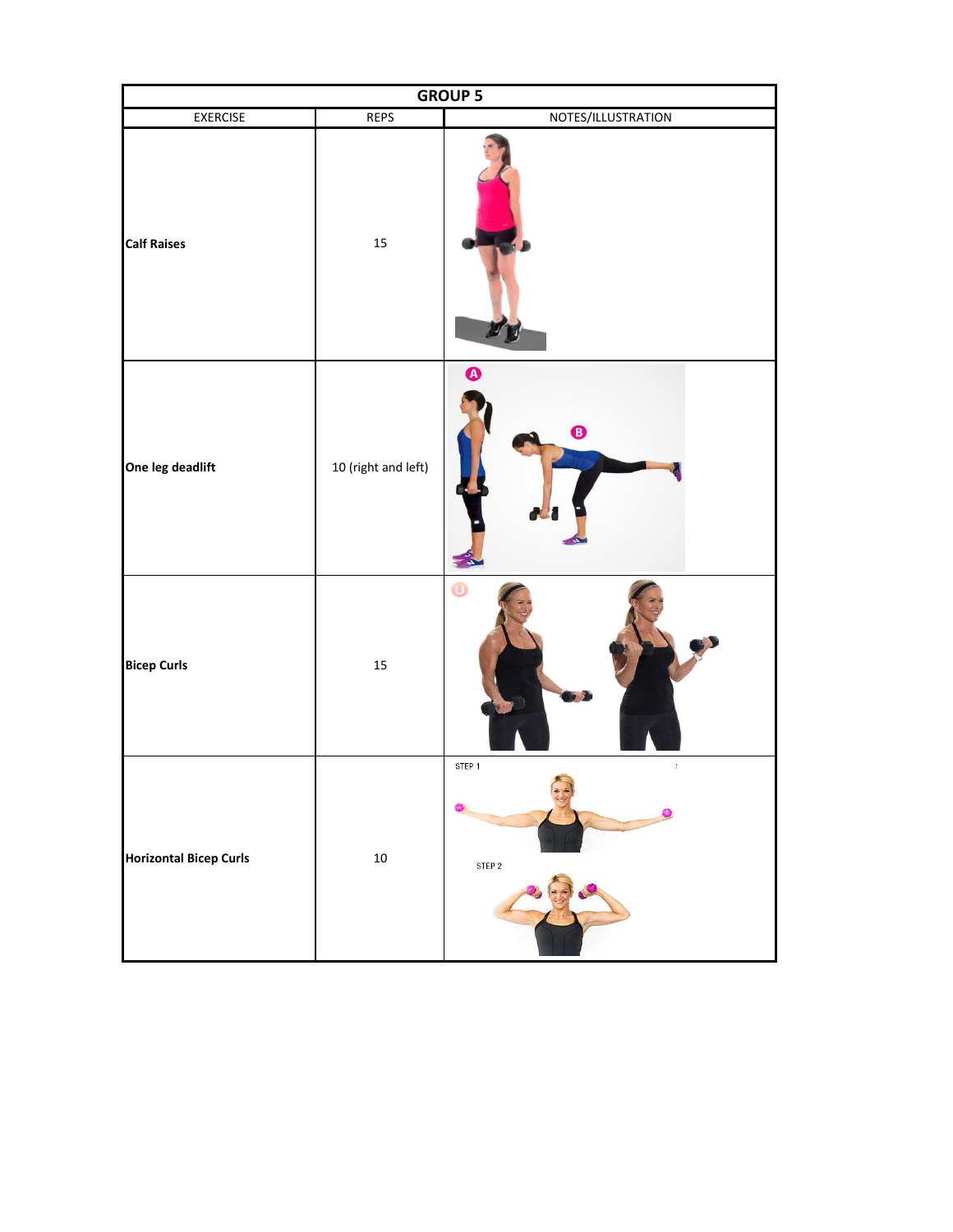| <b>ABDOMINALS</b>       |                |                                      |                |
|-------------------------|----------------|--------------------------------------|----------------|
| <b>EXERCISE</b>         | <b>SETS</b>    | <b>REPS</b>                          | <b>PICTURE</b> |
| <b>Crunches</b>         | $\mathbf{2}$   | 15                                   |                |
| <b>Reverse Crunches</b> | $\overline{2}$ | 12                                   |                |
| <b>Oblique Crunches</b> | $\mathbf{2}$   | ${\bf 10}$<br>(left<br>and<br>right) |                |
| <b>Bicycle Crunches</b> | $\mathbf{2}$   | 16                                   |                |
| <b>Heel Taps</b>        | $\mathbf{2}$   | ${\bf 10}$                           |                |
| <b>Plank</b>            | $\mathbf 1$    | 40sec                                |                |